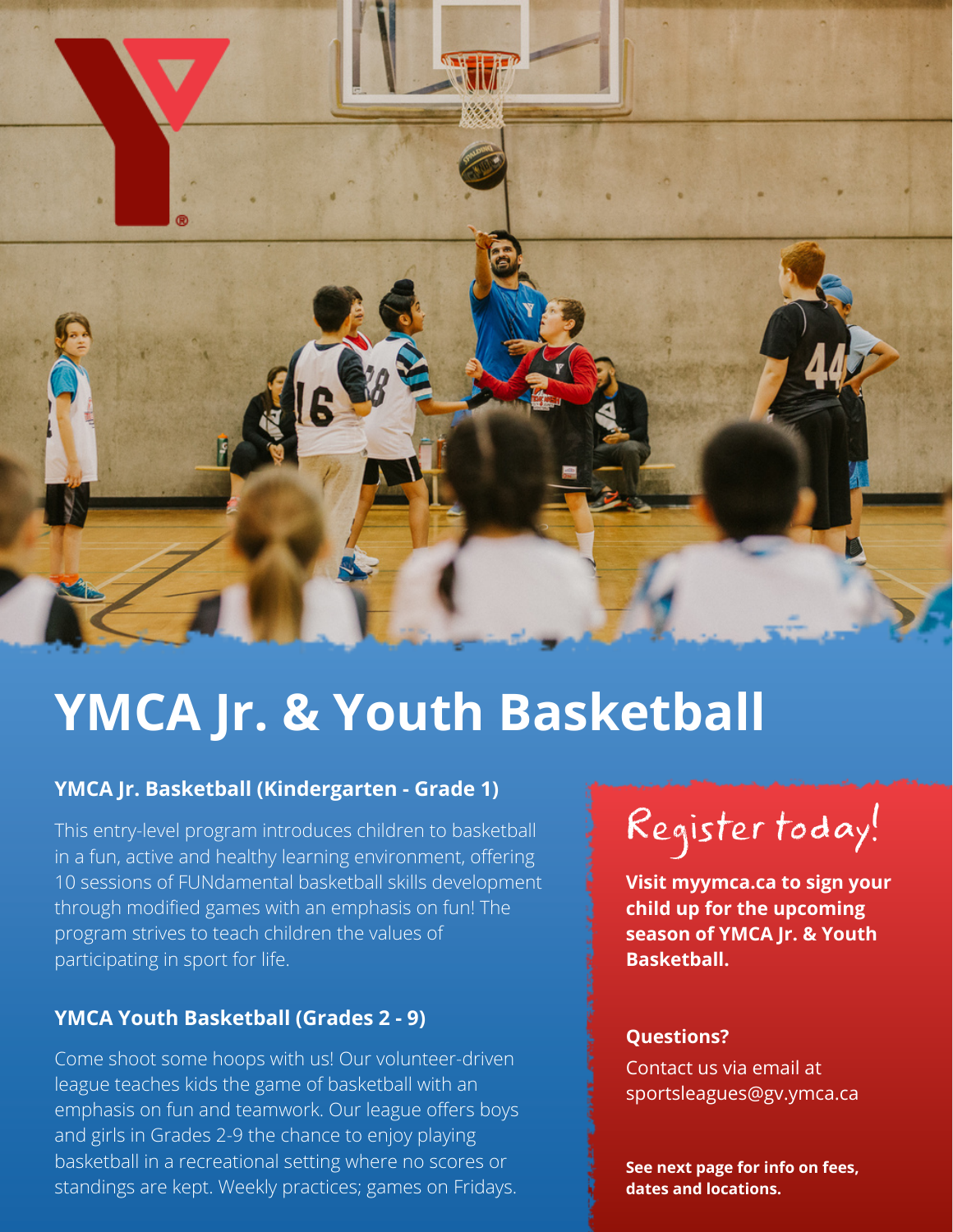# YMCA Jr. & Youth Basketball League: Fall/Winter 2022-23

## **Locations, Dates & Fees**

| Age                                                  | <b>Location</b>                                       | Zone                      | <b>Hours</b>       | Dates**                                                         | <b>Fee</b> | <b>Cancellation Policy</b>                                                                                                                                                                             |
|------------------------------------------------------|-------------------------------------------------------|---------------------------|--------------------|-----------------------------------------------------------------|------------|--------------------------------------------------------------------------------------------------------------------------------------------------------------------------------------------------------|
| <b>YMCA Jr. Basketball</b><br>Kindergarten - Grade 1 | <b>Cambridge Elementary</b><br>6115 150 Street        | Panorama                  | $5:30 - 6:30 p.m.$ | Thursdays: Oct. 6 - Dec. 7                                      | \$120      |                                                                                                                                                                                                        |
|                                                      | Semiahmoo Trail Elemenatary<br>3040 145a Street       | <b>South Surrey</b>       | $5:30 - 6:30 p.m.$ | Thursdays: Oct. 6 - Dec. 7                                      | \$120      |                                                                                                                                                                                                        |
| Grade 2/3                                            | <b>Katzie Elementary</b><br>6887 194a Street          | Cloverdale                | $5:00 - 6:00 p.m.$ | Tuesdays: Oct. 4 - March 10                                     | \$280      | To cancel your sport league<br>registration send an email to:<br>sportsleagues@gv.ymca.ca.<br>Refunds are subject to a<br>\$25.00 withdrawal fee. There<br>will be no refunds after the<br>first game. |
|                                                      | <b>Woodland Park Elementary</b><br>9025 158 Street    | <b>Fleetwood</b>          | $5:00 - 6:00 p.m.$ | Wednesdays: Oct. 5 - March 10                                   | \$280      |                                                                                                                                                                                                        |
|                                                      | <b>Chimney Hill</b><br>14755 74 Avenue                | <b>Newton</b>             | $5:00 - 6:00 p.m.$ | Wednesdays: Oct. 5 - March 10                                   | \$280      |                                                                                                                                                                                                        |
|                                                      | <b>Georges Vanier Elementary</b><br>6985 142 Street   | <b>Newton</b>             | $5:00 - 6:00 p.m.$ | Tuesdays: Oct. 4 - March 10                                     | \$280      |                                                                                                                                                                                                        |
|                                                      | <b>Chalmers Elementary</b><br>11315 75 Avenue         | <b>North Delta</b>        | $5:00 - 6:00 p.m.$ | Wednesdays: Oct. 5 - March 10                                   | \$280      |                                                                                                                                                                                                        |
|                                                      | <b>Cambridge Elementary</b><br>6115 150 Street        | Panorama                  | $5:00 - 6:00 p.m.$ | Tuesdays: Oct. 4 - March 10 OR<br>Wednesdays: Oct. 5 - March 10 | \$280      |                                                                                                                                                                                                        |
|                                                      | <b>Rosemary Heights Elementary</b><br>15516 36 Avenue | <b>South Surey East</b>   | $5:00 - 6:00 p.m.$ | Wednesdays: Oct. 5 - March 10                                   | \$280      |                                                                                                                                                                                                        |
|                                                      | <b>Sunnyside Elementary</b><br>2828 159 Street        | <b>South Surrey East</b>  | $5:00 - 6:00 p.m.$ | Tuesdays: Oct. 4 - March 10                                     | \$280      |                                                                                                                                                                                                        |
|                                                      | <b>Laronde Elementary</b><br>1880 Laronde Drive       | <b>Sourth Surrey West</b> | $5:00 - 6:00 p.m.$ | Tuesdays: Oct. 4 - March 10 OR<br>Wednesdays: Oct. 5 - March 10 | \$280      |                                                                                                                                                                                                        |
|                                                      |                                                       |                           |                    | ** Youth Basketball games played                                |            |                                                                                                                                                                                                        |

*Friday evenings*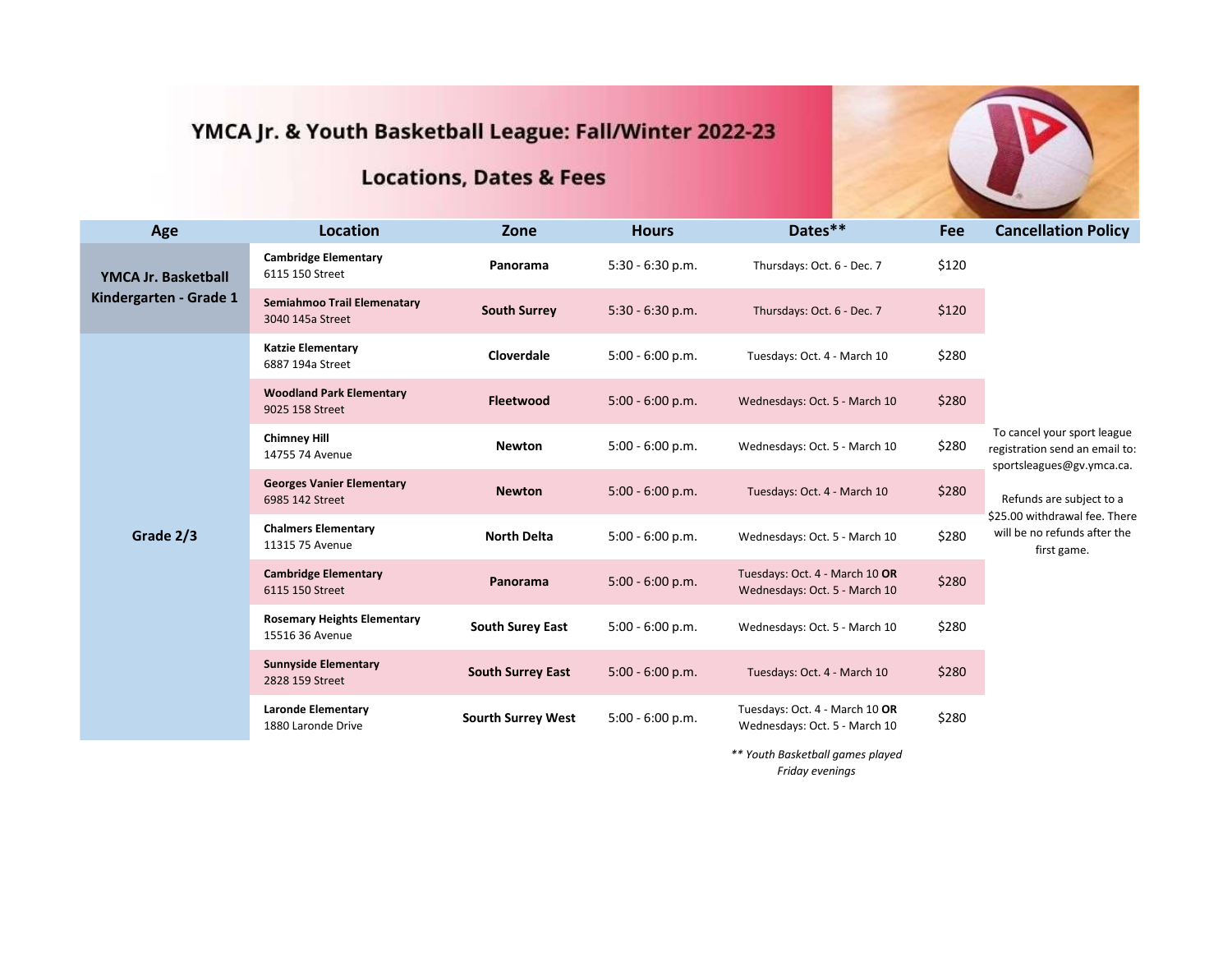| Age       | <b>Location</b>                                       | Zone                    | <b>Hours</b>       | Dates**                                                         | Fee   | <b>Cancellation Policy</b>                                                                                                                                                                             |
|-----------|-------------------------------------------------------|-------------------------|--------------------|-----------------------------------------------------------------|-------|--------------------------------------------------------------------------------------------------------------------------------------------------------------------------------------------------------|
| Grade 4/5 | <b>Katzie Elementary</b><br>6887 194a Street          | Cloverdale              | $6:00 - 7:00 p.m.$ | Tuesdays: Oct. 4 - March 10                                     | \$280 | To cancel your sport league<br>registration send an email to:<br>sportsleagues@gv.ymca.ca.<br>Refunds are subject to a<br>\$25.00 withdrawal fee. There<br>will be no refunds after the<br>first game. |
|           | <b>Woodland Park Elementary</b><br>9025 158 Street    | <b>Fleetwood</b>        | $6:00 - 7:00 p.m.$ | Wednesdays: Oct. 5 - March 10                                   | \$280 |                                                                                                                                                                                                        |
|           | <b>Westerman Elementary</b><br>7626 122 Street        | <b>Newton</b>           | $6:00 - 7:00 p.m.$ | Wednesdays: Oct. 5 - March 10                                   | \$280 |                                                                                                                                                                                                        |
|           | <b>Georges Vanier Elementary</b><br>6985 142 Street   | <b>Newton</b>           | $6:00 - 7:00 p.m.$ | Tuesdays: Oct. 4 - March 10                                     | \$280 |                                                                                                                                                                                                        |
|           | <b>Chalmers Elementary</b><br>11315 75 Avenue         | <b>North Delta</b>      | $6:00 - 7:00 p.m.$ | Wednesdays: Oct. 5 - March 10                                   | \$280 |                                                                                                                                                                                                        |
|           | <b>Cambridge Elementary</b><br>6115 150 Street        | Panorama                | 6:00 - 7:00 p.m.   | Tuesdays: Oct. 4 - March 10                                     | \$280 |                                                                                                                                                                                                        |
|           | <b>Rosemary Heights Elementary</b><br>15516 36 Avenue | <b>South Surey East</b> | $7:00 - 8:00 p.m.$ | Wednesdays: Oct. 5 - March 10                                   | \$280 |                                                                                                                                                                                                        |
|           | <b>Sunnyside Elementary</b><br>2828 159 Street        | <b>South Surey East</b> | $6:00 - 7:00 p.m.$ | Tuesdays: Oct. 4 - March 10                                     | \$280 |                                                                                                                                                                                                        |
|           | <b>Laronde Elementary</b><br>1880 Laronde Drive       | <b>South Surey West</b> | $6:00 - 7:00 p.m.$ | Tuesdays: Oct. 4 - March 10 OR<br>Wednesdays: Oct. 5 - March 10 | \$280 |                                                                                                                                                                                                        |
| Grade 6/7 | <b>Katzie Elementary</b><br>6887 194a Street          | Cloverdale              | $7:00 - 8:00 p.m.$ | Tuesdays: Oct. 4 - March 10                                     | \$280 |                                                                                                                                                                                                        |
|           | <b>Woodland Park Elementary</b><br>9025 158 Street    | Fleetwood               | $7:00 - 8:00 p.m.$ | Wednesdays: Oct. 5 - March 10                                   | \$280 |                                                                                                                                                                                                        |
|           | <b>Georges Vanier Elementary</b><br>6985 142 Street   | <b>Newton</b>           | $7:00 - 8:00 p.m.$ | Wednesdays: Oct. 5 - March 10                                   | \$280 |                                                                                                                                                                                                        |
|           | <b>Chalmers Elementary</b><br>11315 75 Avenue         | <b>North Delta</b>      | $7:00 - 8:00 p.m.$ | Tuesdays: Oct. 4 - March 10                                     | \$280 |                                                                                                                                                                                                        |
|           | <b>Cambridge Elementary</b><br>6115 150 Street        | Panorama                | $7:00 - 8:00 p.m.$ | Tuesdays: Oct. 4 - March 10 OR<br>Wednesdays: Oct. 5 - March 10 | \$280 |                                                                                                                                                                                                        |
|           | <b>Sunnyside Elementary</b><br>2828 159 Street        | <b>South Surey East</b> | 7:00 - 8:00 p.m.   | Tuesdays: Oct. 4 - March 10 OR<br>Wednesdays: Oct. 5 - March 10 | \$280 |                                                                                                                                                                                                        |
|           | <b>Laronde Elementary</b><br>1880 Laronde Drive       | <b>South Surey West</b> | $7:00 - 8:00 p.m.$ | Tuesdays: Oct. 4 - March 10 OR<br>Wednesdays: Oct. 5 - March 10 | \$280 |                                                                                                                                                                                                        |
|           |                                                       |                         |                    | ** Youth Basketball games played                                |       |                                                                                                                                                                                                        |

*Friday evenings*